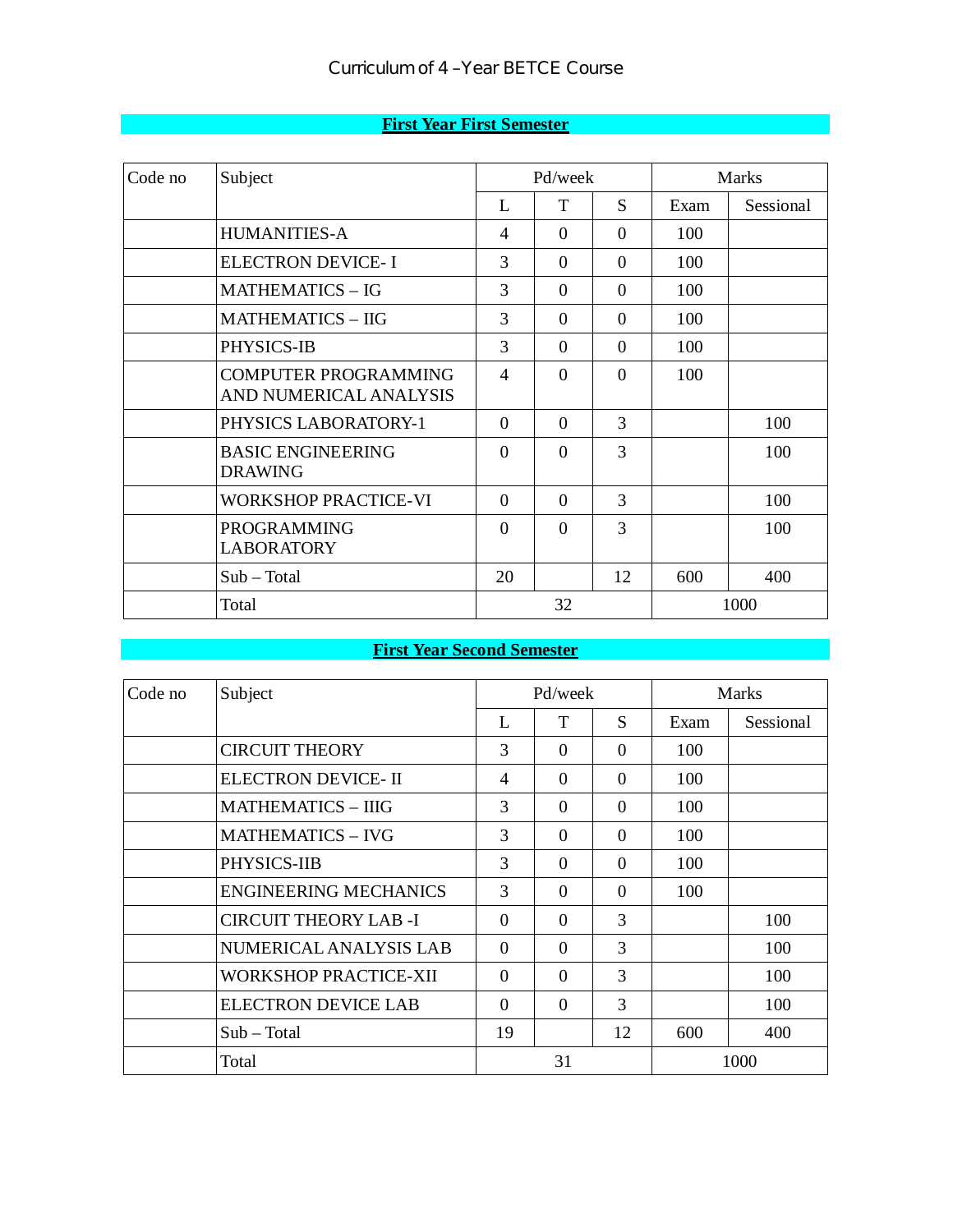| Code no | Subject                     |                | Pd/week  |          |      | <b>Marks</b> |  |
|---------|-----------------------------|----------------|----------|----------|------|--------------|--|
|         |                             | L              | T        | S        | Exam | Sessional    |  |
|         | ELECTROMAGNETIC THEORY      | 3              | $\Omega$ | $\Omega$ | 100  |              |  |
|         | NETWORK SYNTHESIS           | 3              | $\Omega$ | $\Omega$ | 100  |              |  |
|         | SIGNAL THEORY & NOISE       | $\overline{4}$ | $\Omega$ | $\Omega$ | 100  |              |  |
|         | DIGITAL LOGIC CIRCUITS      | $\overline{4}$ | $\Omega$ | $\Omega$ | 100  |              |  |
|         | ELECTRICAL MACHINES         | 3              | $\Omega$ | $\Omega$ | 100  |              |  |
|         | <b>ANALOG CIRCUITS-I</b>    | $\overline{4}$ | $\Omega$ | 0        | 100  |              |  |
|         | <b>ANALOG CIRCUIT LAB-I</b> | $\Omega$       | $\Omega$ | 3        |      | 100          |  |
|         | DIGITAL CIRCUIT LAB-I       | $\Omega$       | $\Omega$ | 3        |      | 100          |  |
|         | <b>CIRCUIT DESIGN LAB</b>   | $\Omega$       | $\Omega$ | 3        |      | 100          |  |
|         | ELECTRICAL MACHINES LAB     | $\Omega$       | $\Omega$ | 3        |      | 100          |  |
|         | $Sub - Total$               | 21             |          | 12       | 600  | 400          |  |
|         | Total                       |                | 33       |          |      | 1000         |  |

## **Second Year First Semester**

#### **Second Year Second Semester**

| Code no          | Subject                                            | Pd/week        |          |          |      | <b>Marks</b> |
|------------------|----------------------------------------------------|----------------|----------|----------|------|--------------|
|                  |                                                    | L              | T        | S        | Exam | Sessional    |
|                  | <b>ANALOG CIRCUITS-II</b>                          | 3              | $\Omega$ | $\Omega$ | 100  |              |
|                  | DIGITAL CIRCUITS & SYSTEMS                         | $\overline{4}$ | $\Omega$ | $\Omega$ | 100  |              |
|                  | <b>ANALOG COMM. SYSTEMS</b>                        | 4              | $\Omega$ | $\Omega$ | 100  |              |
|                  | <b>TRANSMISSION LINES AND</b><br><b>WAVEGUIDES</b> | 4              | $\Omega$ | $\Omega$ | 100  |              |
|                  | ELECTRICAL MEASUREMENTS                            | 3              | $\Omega$ | $\Omega$ | 100  |              |
| New 6th<br>Paper | <b>DATA STRUCTURES AND</b><br><b>ALGORITHMS</b>    |                |          |          |      |              |
|                  | <b>ANALOG CIRCUIT LAB-II</b>                       | $\theta$       | $\Omega$ | 3        |      | 100          |
|                  | <b>DIGITAL CIRCUITS LAB</b>                        | $\Omega$       | $\Omega$ | 3        |      | 100          |
|                  | <b>ANALOG COMM. LAB</b>                            | $\Omega$       | $\Omega$ | 3        |      | 100          |
|                  | ELECTRICAL MEASUREMENTS<br>LAB                     | $\Omega$       | $\Omega$ | 3        |      | 100          |
|                  | $Sub - Total$                                      | 18             |          | 12       | 500  | 400          |
|                  | Total                                              |                | 30       |          | 900  |              |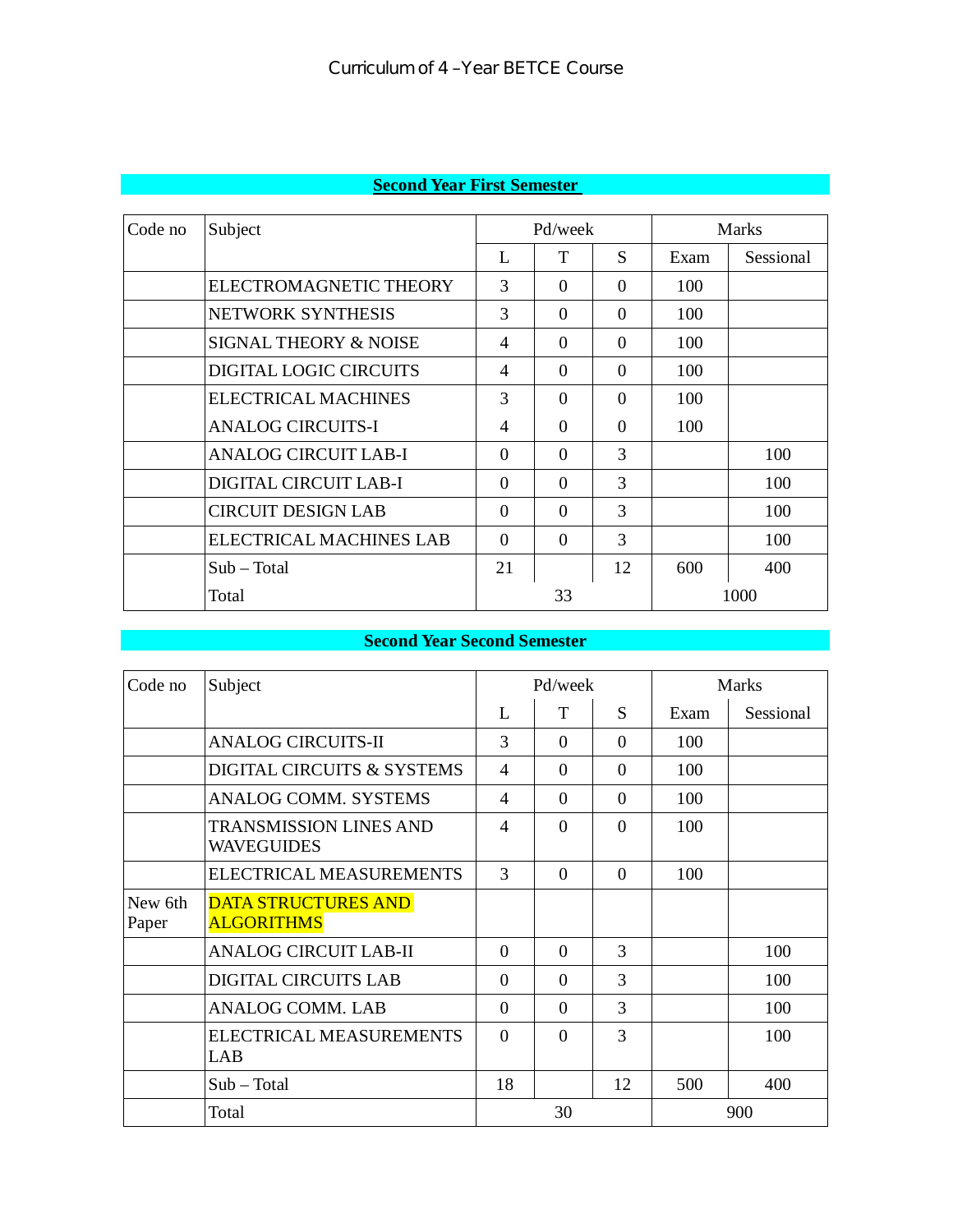| Code no | Subject                                                 | Pd/week        |          |          | <b>Marks</b> |           |  |
|---------|---------------------------------------------------------|----------------|----------|----------|--------------|-----------|--|
|         |                                                         | L              | T        | S        | Exam         | Sessional |  |
|         | <b>MICRO PROCESSORS AND</b><br><b>MICROCONTROLLERS</b>  | 3              | $\Omega$ | $\Omega$ | 100          |           |  |
|         | <b>CONTROL ENGINEERING</b>                              | $\overline{4}$ | $\Omega$ | $\Omega$ | 100          |           |  |
|         | DIGITAL COMM. SYSTEMS                                   | 4              | $\Omega$ | $\Omega$ | 100          |           |  |
|         | <b>ANTENNAS &amp; PROPAGATION</b>                       | 4              | $\Omega$ | $\Omega$ | 100          |           |  |
|         | <b>IC TECHNOLOGY</b>                                    | 3              | $\Omega$ | $\Omega$ | 100          |           |  |
|         | <b>COMPUTER ORGANIZATION</b><br><b>AND ARCHITECTURE</b> | 3              | $\Omega$ | $\Omega$ | 100          |           |  |
|         | <b>IC TECHNOLOGY LAB</b>                                | $\Omega$       | $\Omega$ | 3        |              | 100       |  |
|         | DIGITAL COMM. LAB                                       | $\Omega$       | $\Omega$ | 3        |              | 100       |  |
|         | <b>MICRO PROCESSORS LAB</b>                             | $\Omega$       | $\Omega$ | 3        |              | 100       |  |
|         | <b>CONTROL ENGINEERING LAB</b>                          | $\Omega$       | $\Omega$ | 3        |              | 100       |  |
|         | $Sub - Total$                                           | 21             |          | 12       | 600          | 400       |  |
|         | Total                                                   |                | 33       |          |              | 1000      |  |

#### **Third Year Second Semester**

| Code no | Subject                                           |          | Pd/week  |          | <b>Marks</b> |           |  |
|---------|---------------------------------------------------|----------|----------|----------|--------------|-----------|--|
|         |                                                   | L        | T        | S        | Exam         | Sessional |  |
|         | <b>IC DESIGN</b>                                  | 3        | $\Omega$ | $\Omega$ | 100          |           |  |
|         | <b>COMMUNICATION SWITCHING</b><br><b>SYSTEMS</b>  | 3        | $\Omega$ | $\Omega$ | 100          |           |  |
|         | DIGITAL SIGNAL PROCESSING                         | 3        | $\Omega$ | $\Omega$ | 100          |           |  |
|         | DIGITAL CONTROL SYSTEMS                           | 3        | $\Omega$ | $\Omega$ | 100          |           |  |
|         | <b>SYSTEMS SOFTWARE</b>                           | 3        | $\Omega$ | $\Omega$ | 100          |           |  |
|         | <b>INSTRUMENTATION AND</b><br><b>MEASUREMENTS</b> | 4        | ∩        | $\Omega$ | 100          |           |  |
|         | <b>IC DESIGN LAB</b>                              | $\Omega$ | $\Omega$ | 3        |              | 100       |  |
|         | <b>COMMUNICATION SWITCHING</b><br>LAB             | $\Omega$ | $\Omega$ | 3        |              | 100       |  |
|         | DIGITAL SIGNAL PROCESSING                         | $\Omega$ |          | 3        |              | 100       |  |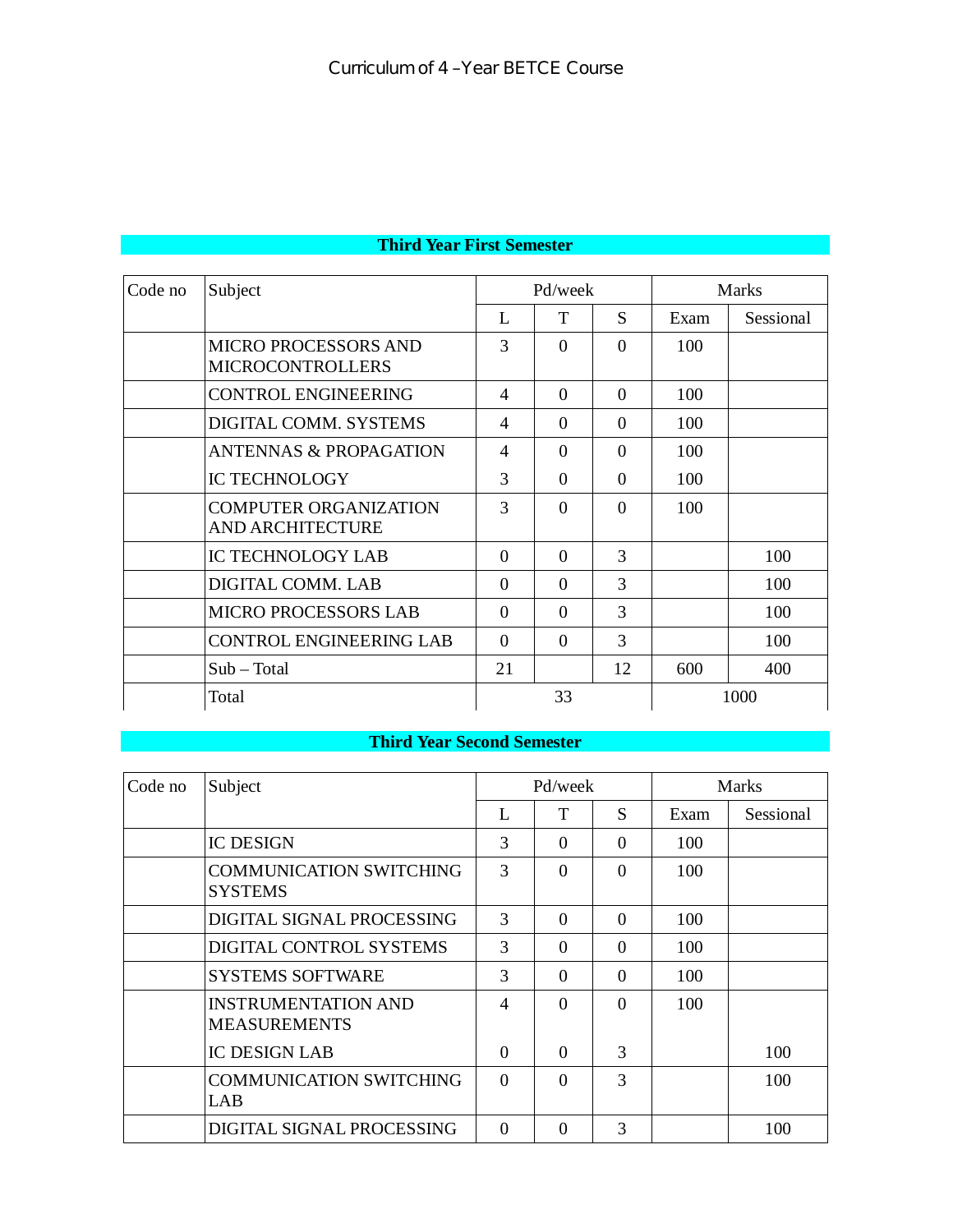### Curriculum of 4 –Year BETCE Course

| LAB                        |    |    |    |     |     |
|----------------------------|----|----|----|-----|-----|
| <b>DIGITAL CONTROL LAB</b> |    |    |    |     | 100 |
| $\vert$ Sub – Total        | 19 |    | 12 | 600 | 400 |
| Total                      |    | J. |    |     | 900 |

# **Fourth Year First Semester**

| Code no | Subject                                                                  |                | Pd/week  |          |      | <b>Marks</b> |
|---------|--------------------------------------------------------------------------|----------------|----------|----------|------|--------------|
|         |                                                                          | L              | T        | S        | Exam | Sessional    |
|         | <b>COMPUTER COMMUNICATION</b><br><b>NETWORKS</b>                         | 3              | $\Omega$ | $\Omega$ | 100  |              |
|         | <b>OPERATING SYSTEMS</b>                                                 | 3              | $\Omega$ | $\Omega$ | 100  |              |
|         | <b>VLSI DESIGN</b>                                                       | $\overline{4}$ | $\Omega$ | $\Omega$ | 100  |              |
|         | <b>MICROWAVE ENGINEERING</b>                                             | $\overline{4}$ | $\Omega$ | $\Omega$ | 100  |              |
|         | <b>ELECTIVE-I</b>                                                        | 3              | $\Omega$ | $\Omega$ | 100  |              |
|         | <b>COMPUTER ARCHITECTURE</b><br>AND SYSTEM SOFTWARE<br><b>LABORATORY</b> | $\Omega$       | $\Omega$ | 3        |      | 100          |
|         | MICROWAVE LABORATORY                                                     | $\Omega$       | $\Omega$ | 3        |      | 100          |
|         | <b>COMMUNICATION NETWORKS</b><br>LAB                                     | $\Omega$       | $\Omega$ | 3        |      | 100          |
|         | <b>PROJECT</b>                                                           | $\Omega$       | $\Omega$ | 3        |      |              |
|         | $Sub - Total$                                                            | 17             |          | 12       | 500  | 300          |
|         | Total                                                                    |                | 29       |          |      | 800          |

## **Fourth Year Second Semester**

| Code no | Subject                                       | Pd/week  |          |          | <b>Marks</b> |           |
|---------|-----------------------------------------------|----------|----------|----------|--------------|-----------|
|         |                                               | L        | Т        | S        | Exam         | Sessional |
|         | <b>INDUSTRIAL MANAGEMENT</b>                  | 4        | $\Omega$ | $\Omega$ | 100          |           |
|         | SATELLITE, MOBILE &<br>PERSONAL COMMUNICATION | 4        | $\Omega$ | $\Omega$ | 100          |           |
|         | <b>OPTICAL FIBER</b><br><b>COMMUNICATION</b>  | 3        | $\Omega$ | $\Omega$ | 100          |           |
|         | <b>EMBEDDED SYSTEMS</b>                       | 3        | $\Omega$ | $\Omega$ | 100          |           |
|         | <b>ELECTIVE-II</b>                            | 3        | $\Omega$ | $\Omega$ | 100          |           |
|         | MOBILE COMMUNICATION LAB                      | $\Omega$ | $\Omega$ | 3        |              | 100       |
|         | <b>PROJECT</b>                                | $\Omega$ | $\Omega$ | 3        |              | 100       |
|         | <b>SEMINAR</b>                                | 0        | 0        | 3        |              | 100       |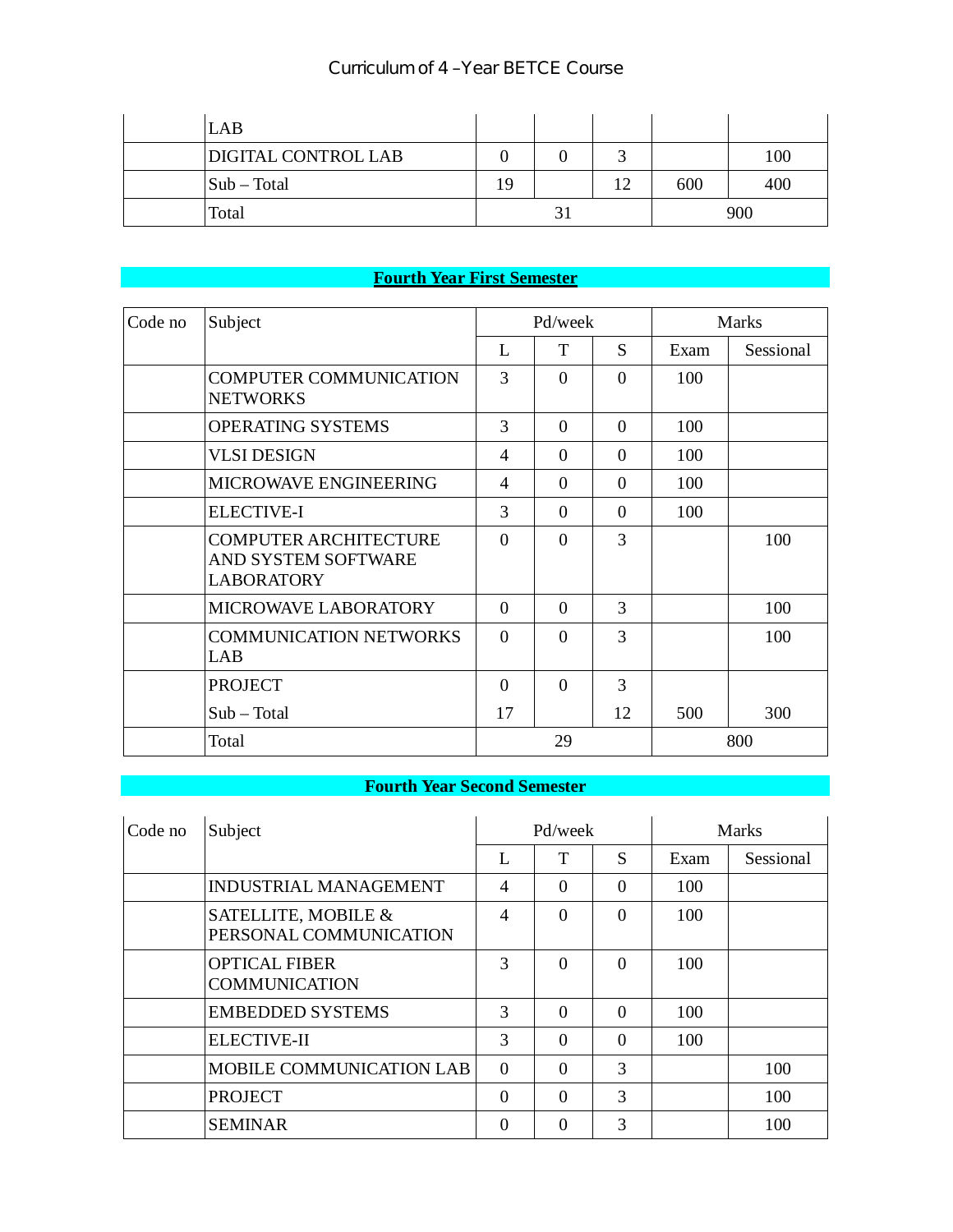| <b>GENERAL VIVA-VOCE</b> |   |    | 100 |     |
|--------------------------|---|----|-----|-----|
| $\vert$ Sub – Total      | - |    | 600 | 300 |
| Total                    |   | 26 |     | 900 |

#### **ELECTIVES**

- 1. ELECTRON DEVICE III
- 2. ELECTRONIC DESIGN AUTOMATION
- 3. AUDIO/VIDEO ELECTRONICS & BROADCASTING
- 4. SOFTWARE ENGINEERING
- 5. PRINCIPLES OF ELECTROMAGNETIC COMPATIBILITY
- 6. NEURO FUZZY CONTROL
- 7. ROBOTICS AND COMPUTER VISION
- 8. INDUSTRIAL ELECTRONICS
- 9. BIOMEDICAL ELECTRONICS
- 10. OPTIMAL & ADAPTIVE CONTROL
- 11. PATTERN ANALYSIS & MACHINE INTELLIGENCE
- 12. COMMUNICATION NETWORK MANAGEMENT
- 13. OPTICAL NETWORKS
- 14. ADVANCED MOBILE COMMUNICATION
- 15. MONOLITHIC MICROWAVE INTEGRATED CIRCUITS
- 16. DISTRIBUTED SYSTEMS
- 17. COMPILER DESIGN
- 18. RADAR AND NAVIGATION
- 19. DESIGN AND ANALYSIS OF ALGORITHMS
- 20. DATABASE MANAGEMENT SYSTEM